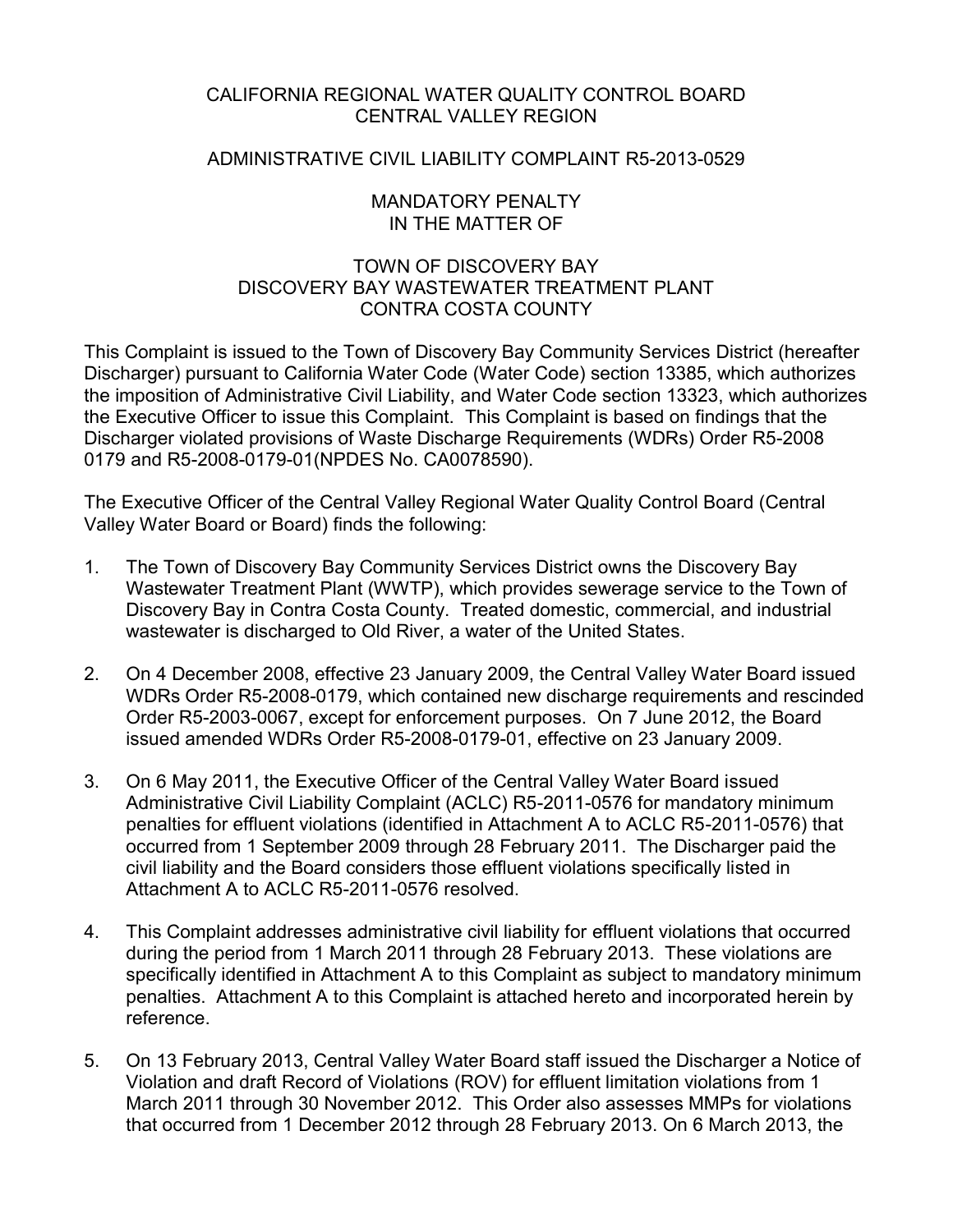Discharger responded and requested that all total coliform violations be counted as one violation because all of the violations in June 2011 occurred due to the influent weirs to the UV disinfection system not being balanced. The Discharger states that upon identifying the problem after the coliform violations in June 2011, the problem was corrected. However, coliform violations continued in May 2012 and February 2013. The Discharger believes the violations are due to a malfunction of the new UV disinfection system. To meet the requirements of the Water Code section 13385 (f)(2)(A), a single operational upset must occur in a wastewater treatment unit that treats wastewater using a biological treatment process. Per the State Water Resource Control Board's *Water Quality Enforcement Policy* a single operational upset does not include "noncompliance to the extent caused by improperly designed or inadequate treatment facilities". The Discharger did not demonstrate that the coliform violations meet the definition of a "single operational upset" as defined in Water Code section 13385 (f)(2)(A).

6. Water Code sections 13385(h) and (i) require assessment of mandatory penalties and state, in part, the following:

Water Code section 13385(h)(1) states:

Notwithstanding any other provision of this division, and except as provided in subdivisions (j), (k), and (l), a mandatory minimum penalty of three thousand dollars (\$3,000) shall be assessed for each serious violation.

Water Code section 13385 (h)(2) states:

For the purposes of this section, a "serious violation" means any waste discharge that violates the effluent limitations contained in the applicable waste discharge requirements for a Group II pollutant, as specified in Appendix A to Section 123.45 of Title 40 of the Code of Federal Regulations, by 20 percent or more or for a Group I pollutant, as specified in Appendix A to Section 123.45 of Title 40 of the Code of Federal Regulations, by 40 percent or more.

7. Water Code section 13385 subdivision (i)(1) states, in part:

Notwithstanding any other provision of this division, and except as provided in subdivisions (j), (k), and (l), a mandatory minimum penalty of three thousand dollars (\$3,000) shall be assessed for each violation whenever the person does any of the following four or more times in any period of six consecutive months, except that the requirement to assess the mandatory minimum penalty shall not be applicable to the first three violations:

- A) Violates a waste discharge requirement effluent limitation.
- B) Fails to file a report pursuant to Section 13260.
- C) Files an incomplete report pursuant to Section 13260.
- D) Violates a toxicity effluent limitation contained in the applicable waste discharge requirements where the waste discharge requirements do not contain pollutant-specific effluent limitations for toxic pollutants.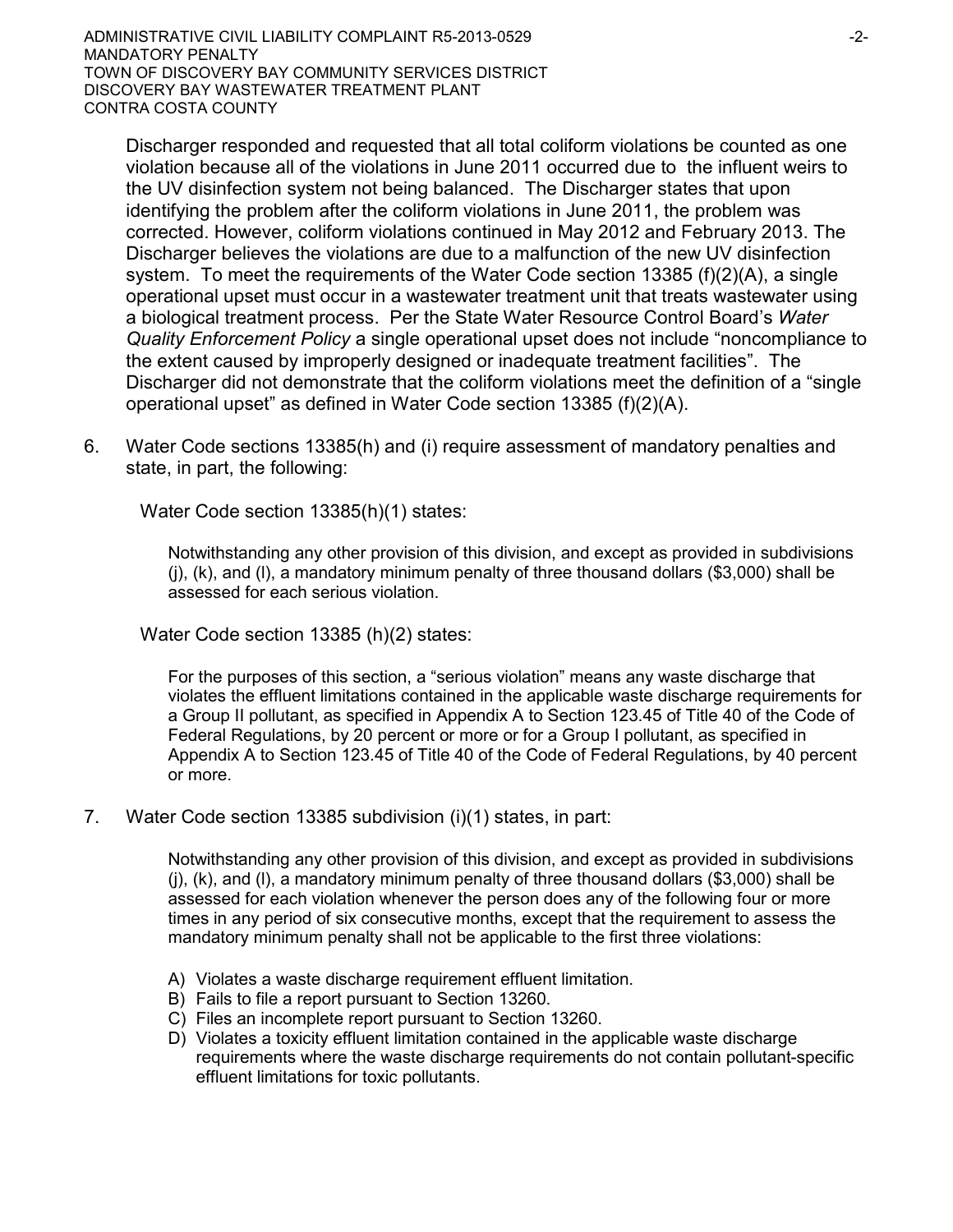8. Water Code section 13385(f)(2)(A) states:

For the purposes of subdivisions (h) and (i), a single operational upset in a wastewater treatment unit that treats wastewater using a biological treatment process shall be treated as a single violation, even if the operational upset results in violations of more than one effluent limitation and the violations continue for a period of more than one day, if all of the following apply:

(i) The discharger demonstrates all of the following:

(I) The upset was not caused by wastewater treatment operator error and was not due to discharger negligence.

(II) But for the operational upset of the biological treatment process, the violations would not have occurred nor would they have continued for more than one day.

(III) The discharger carried out all reasonable and immediately feasible actions to reduce noncompliance with the applicable effluent limitations.

- (ii) The discharger is implementing an approved pretreatment program, if so required by federal or state law.
- 9. Water Code section 13323 states, in part:

Any executive officer of a regional board may issue a complaint to any person on whom administrative civil liability may be imposed pursuant to this article. The complaint shall allege the act or failure to act that constitutes a violation of law, the provision authorizing civil liability to be imposed pursuant to this article, and the proposed civil liability.

- 10. WDRs Order R5-2008-0179 Effluent Limitations IV.A.1.e., states, in part:
	- e. Total Coliform Organisms**.** Effluent total coliform organisms shall not exceed:
		- i. 23 most probable number (MPN) per 100 mL, as a 7-day median;
- 11. WDRs Order R5-2008-0179 Effluent Limitations IV.A.1.g., states, in part:
	- g. The effluent electrical conductivity shall not exceed 2,100 µmhos/cm, as calendar annual average.
- 12. WDRs Order R5-2008-0179-01 Effluent Limitations IV.A.1.e., states, in part:
	- e. Total Coliform Organisms**.** Effluent total coliform organisms shall not exceed:
		- i. 23 most probable number (MPN) per 100 mL, as a 7-day median;
- 13. WDRs Order R5-2008-0179-01 Effluent Limitations IV.A.1.g., states, in part: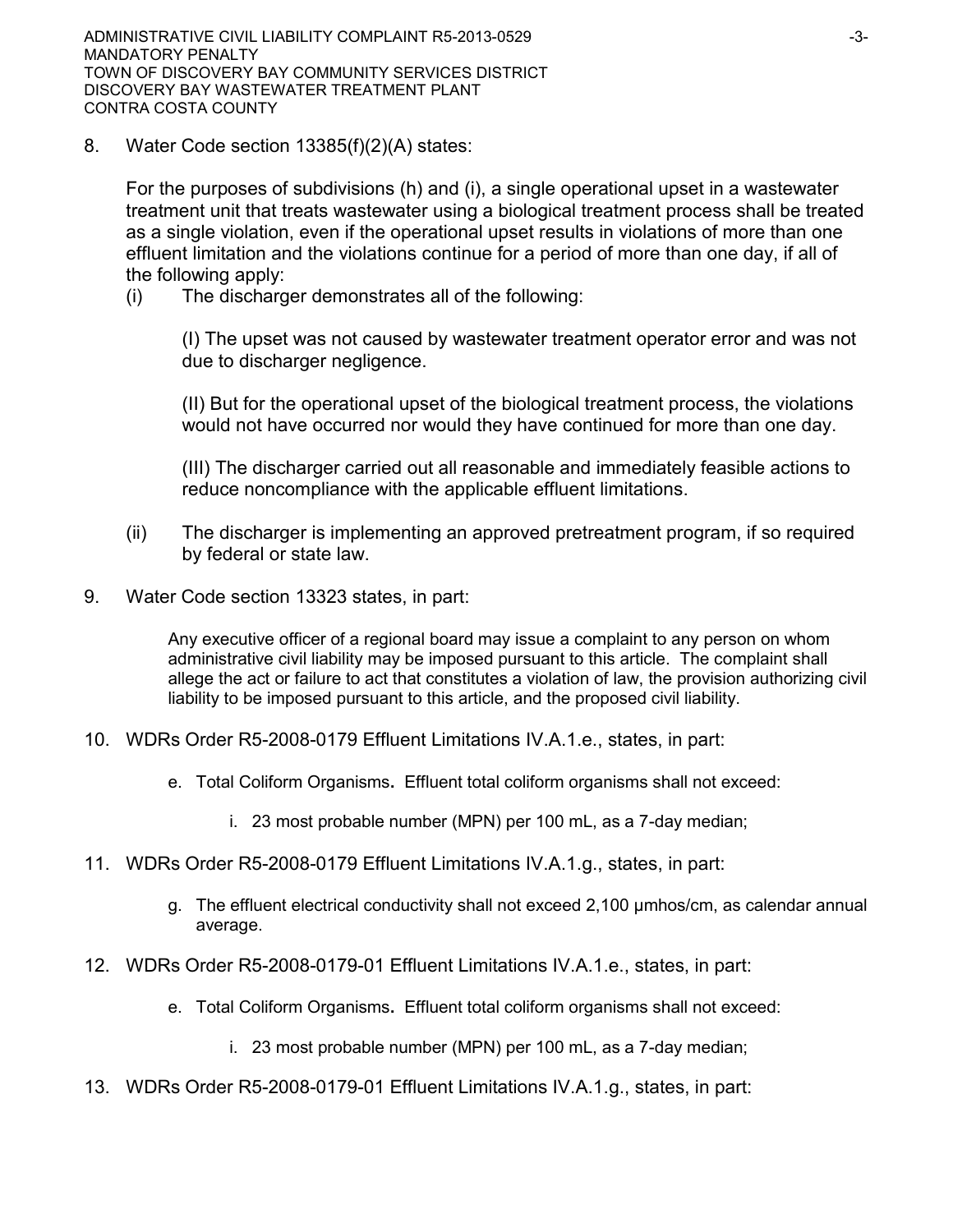- g. The effluent electrical conductivity shall not exceed 2,100 µmhos/cm, as calendar annual average.
- 14. According to the Discharger's self-monitoring reports, the Discharger committed fourteen (14) non-serious violations of the above effluent limitations contained in Order R5-2008- 0179 and R5-2008-0179-01, as shown in Attachment A. Nine (9) of these non-serious violations are subject to mandatory penalties under Wat. Code section 13385 subdivision (i)(1) because these violations were preceded by three or more similar violations with in a six month period. The mandatory minimum penalty for these non-serious violations is **twenty seven thousand dollars (\$27,000).**
- 15. The total amount of the mandatory penalties assessed for the alleged effluent violations is **twenty seven thousand dollars (\$27,000).** As stated herein, a detailed list of the alleged effluent violations is included in Attachment A. This Complaint addresses administrative civil liability for violations that are specifically identified in Attachment A as subject to mandatory minimum penalties.
- 16. Issuance of this Administrative Civil Liability Complaint to enforce Water Code Division 7, Chapter 5.5 is exempt from the provisions of the California Environmental Quality Act (Pub. Resources Code section 21000 et seq.), in accordance with California Code of Regulations, title 14, section 15321(a)(2).

# **THE TOWN OF DISCOVERY BAY IS HEREBY GIVEN NOTICE THAT:**

- 1. The Executive Officer of the Central Valley Water Board proposes that the Discharger be assessed an Administrative Civil Liability in the amount of **twenty seven thousand dollars (\$27,000).**
- 2. A hearing on this matter will be held at the Central Valley Water Board meeting scheduled on **25/26 July 2013**, unless the Discharger does one of the following by **24 May 2013**:
	- a) Waives the hearing by completing the attached form (checking off the box next to Option 1) and returning it to the Central Valley Water Board, along with payment for the proposed civil liability of **twenty seven thousand dollars (\$27,000)**; or
	- b) The Central Valley Water Board agrees to postpone any necessary hearing after the Discharger requests to engage in settlement discussions by checking off the box next to Option #2 on the attached form, and returns it to the Board along with a letter describing the issues to be discussed; or
	- c) The Central Valley Water Board agrees to postpone any necessary hearing after the Discharger requests a delay by checking off the box next to Option #3 on the attached form, and returns it to the Board along with a letter describing the issues to be discussed.
- 3. If a hearing on this matter is held, the Central Valley Water Board will consider whether to affirm, reject, or modify the proposed Administrative Civil Liability, or whether to refer the matter to the Attorney General for recovery of judicial civil liability.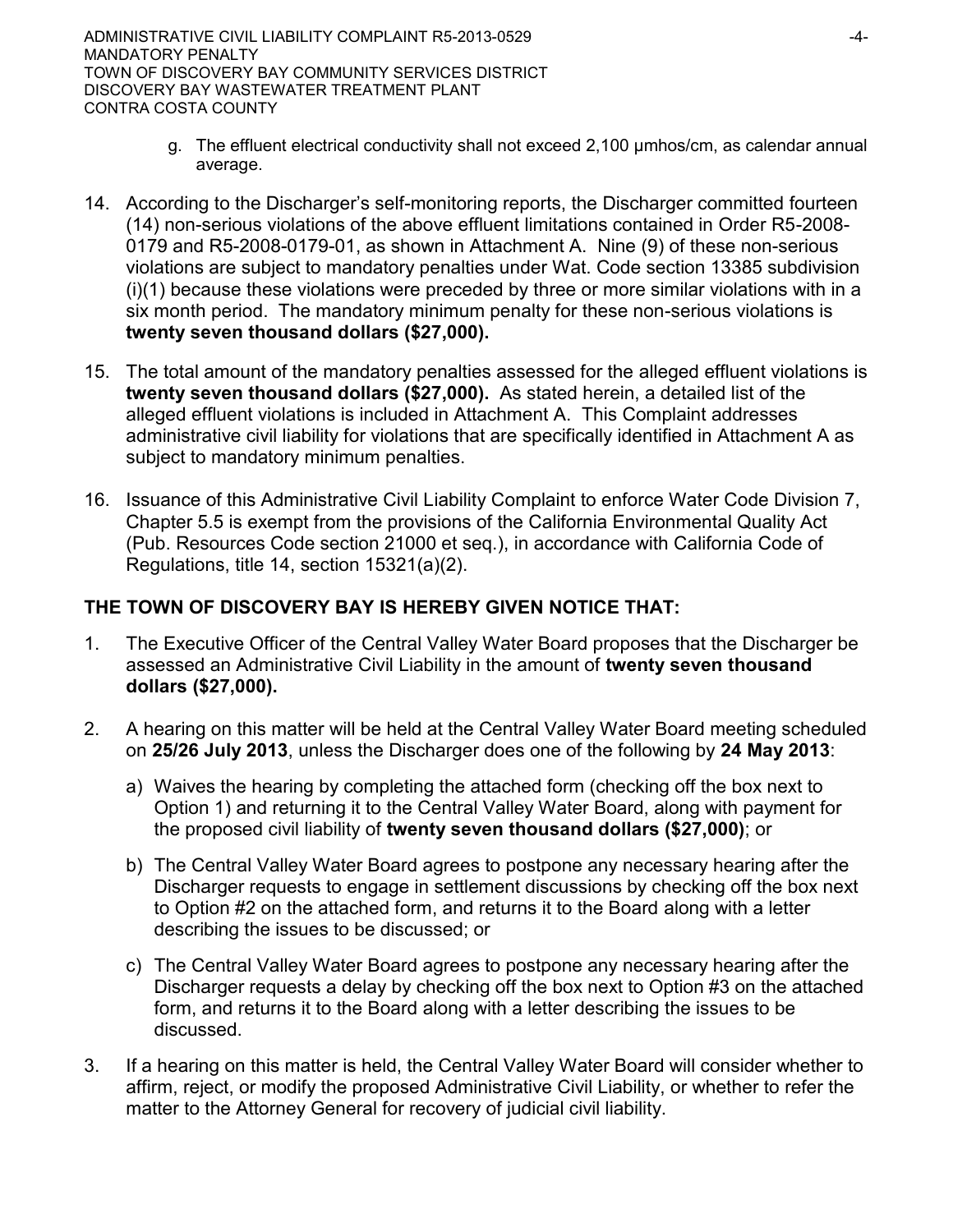ADMINISTRATIVE CIVIL LIABILITY COMPLAINT R5-2013-0529 FOR THE SERVICE OF SALE ASSESSED. MANDATORY PENALTY TOWN OF DISCOVERY BAY COMMUNITY SERVICES DISTRICT DISCOVERY BAY WASTEWATER TREATMENT PLANT CONTRA COSTA COUNTY

4. If this matter proceeds to hearing, the Executive Officer reserves the right to amend the proposed amount of civil liability to conform to the evidence presented, including but not limited to, increasing the proposed amount to account for the costs of enforcement (including staff, legal and expert witness costs) incurred after the date of the issuance of this Complaint through completion of the hearing.

PAMELA C. CREEDON, Executive Officer

DATE

Attachment A: Record of Violations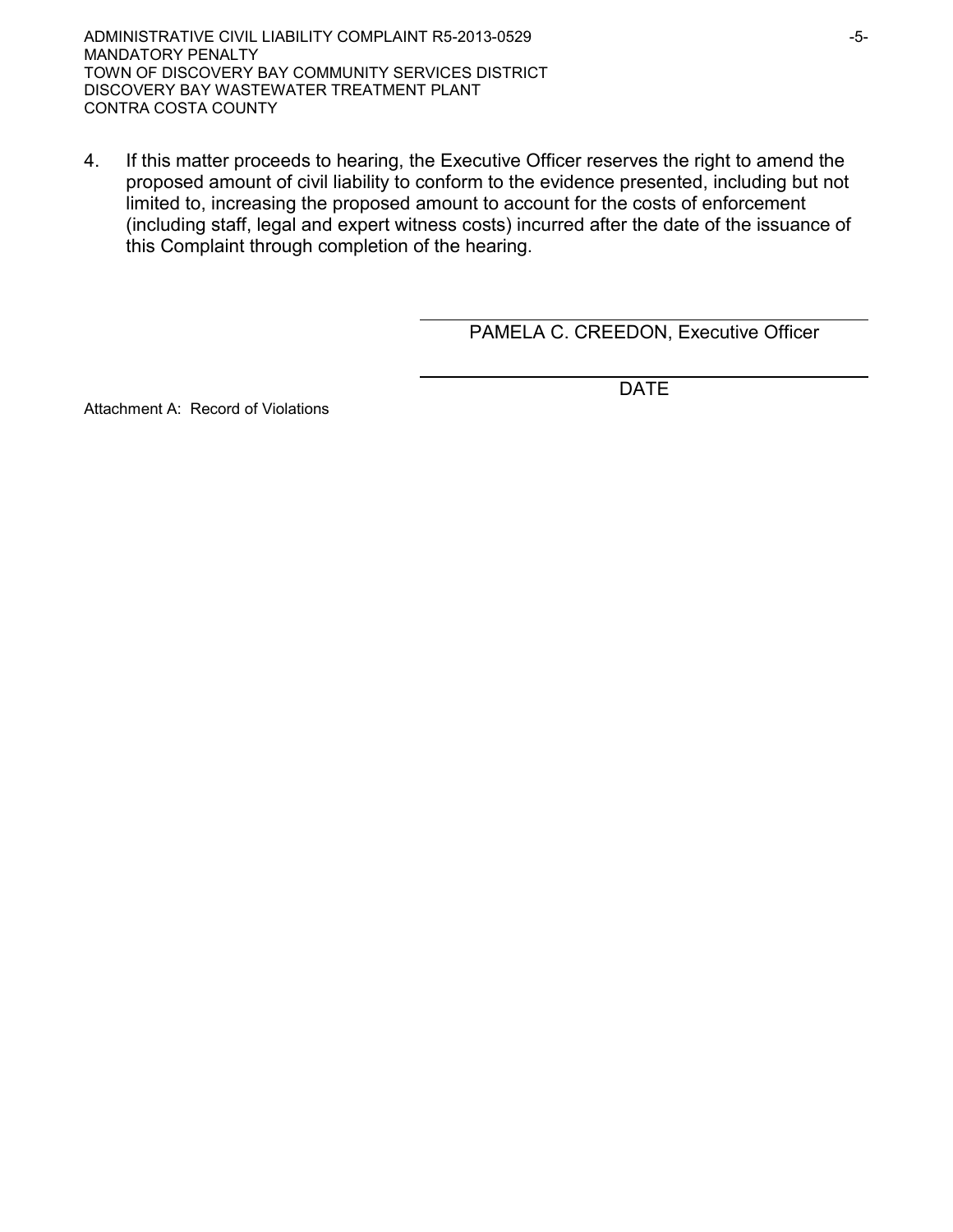#### **WAIVER FORM FOR ADMINISTRATIVE CIVIL LIABILITY COMPLAINT**

By signing this waiver, I affirm and acknowledge the following:

I am duly authorized to represent the Town of Discovery Bay (hereafter Discharger) in connection with Administrative Civil Liability Complaint R5-2013-0529 (hereafter Complaint). I am informed that California Water Code section 13323, subdivision (b), states that, "a hearing before the regional board shall be conducted within 90 days after the party has been served. The person who has been issued a complaint may waive the right to a hearing."

#### **□** *(OPTION 1: Check here if the Discharger waives the hearing requirement and will pay in full.)*

- a. I hereby waive any right the Discharger may have to a hearing before the Central Valley Water Board.
- b. I certify that the Discharger will remit payment for the proposed civil liability in the full amount of **twenty seven thousand dollars (\$27,000)** by check that references "ACL Complaint R5-2013-0529" made payable to the *State Water Pollution Cleanup and Abatement Account*. Payment must be received by the Central Valley Water Board by **24 May 2013**.
- c. I understand the payment of the above amount constitutes a proposed settlement of the Complaint, and that any settlement will not become final until after a 30-day public notice and comment period. Should the Central Valley Water Board receive significant new information or comments during this comment period, the Central Valley Water Board's Executive Officer may withdraw the complaint, return payment, and issue a new complaint. I also understand that approval of the settlement will result in the Discharger having waived the right to contest the allegations in the Complaint and the imposition of civil liability.
- d. I understand that payment of the above amount is not a substitute for compliance with applicable laws and that continuing violations of the type alleged in the Complaint may subject the Discharger to further enforcement, including additional civil liability.

**□** *(OPTION 2: Check here if the Discharger waives the 90-day hearing requirement in order to engage in settlement discussions***.)** I hereby waive any right the Discharger may have to a hearing before the Central Valley Water Board within 90 days after service of the complaint, but I reserve the ability to request a hearing in the future. I certify that the Discharger will promptly engage the Central Valley Water Board Prosecution Team in settlement discussions to attempt to resolve the outstanding violation(s). By checking this box, the Discharger requests that the Central Valley Water Board delay the hearing so that the Discharger and the Prosecution Team can discuss settlement. It remains within the discretion of the Central Valley Water Board to agree to delay the hearing. Any proposed settlement is subject to the conditions described above under "Option 1."

**□** *(OPTION 3: Check here if the Discharger waives the 90-day hearing requirement in order to extend the hearing date and/or hearing deadlines. Attach a separate sheet with the amount of additional time requested and the rationale.)* I hereby waive any right the Discharger may have to a hearing before the Central Valley Water Board within 90 days after service of the complaint. By checking this box, the Discharger requests that the Central Valley Water Board delay the hearing and/or hearing deadlines so that the Discharger may have additional time to prepare for the hearing. It remains within the discretion of the Central Valley Water Board to approve the extension.

(Print Name and Title)

(Signature)

(Date)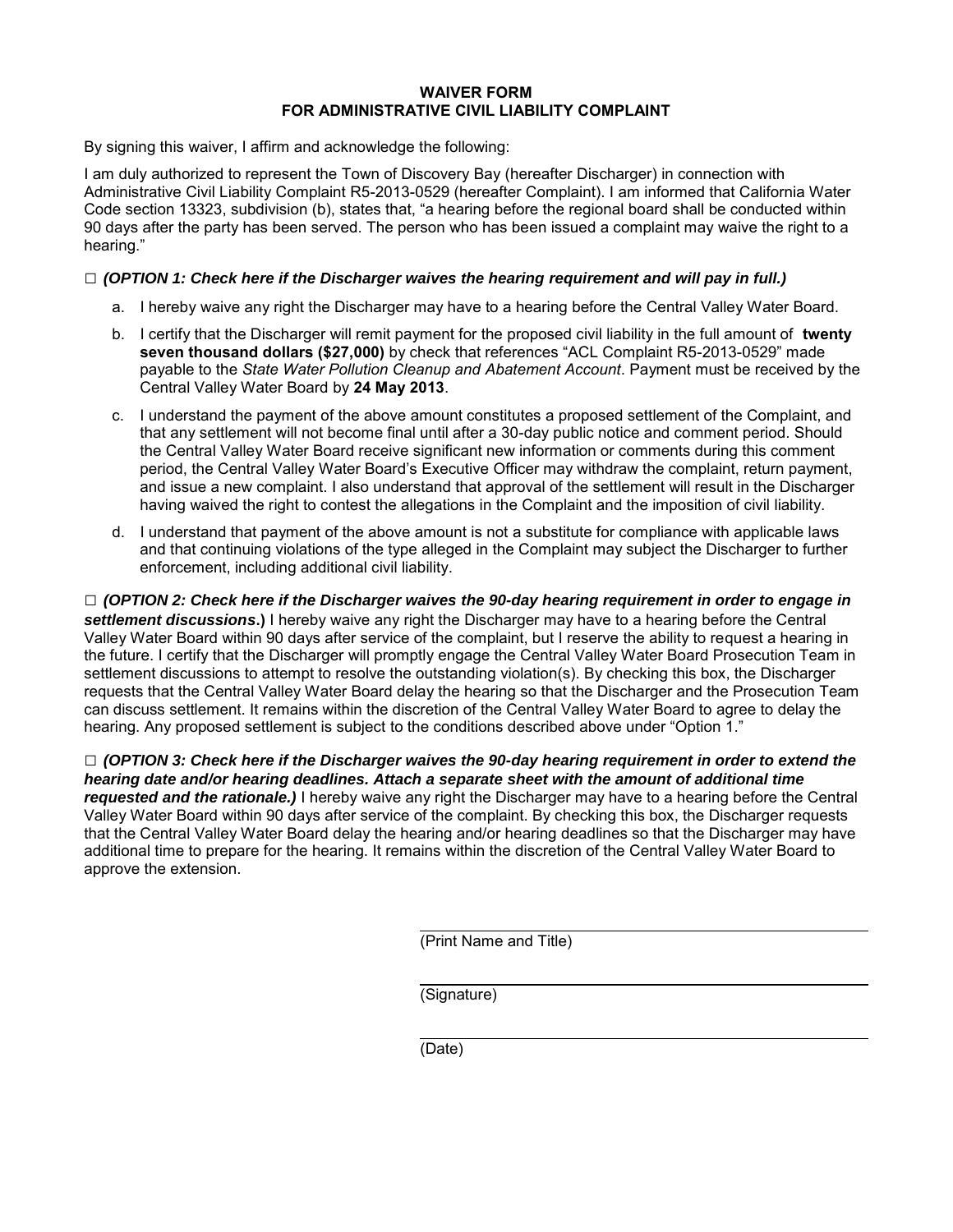#### **ATTACHMENT A ADMINISTRATIVE CIVIL LIABILITY COMPLAINT R5-2013-0529**

#### **Town of Discovery Bay Community Services District Wastewater Treatment Plant**

RECORD OF VIOLATIONS (1 March 2011 – 28 February 2013) MANDATORY PENALTIES (Data reported under Monitoring and Reporting Program R5-2008-0179 and R5-2008-0179-01)

|                                              | Date                                      | Parameter                      | Units       | Limit | Measured | Period         | Remarks        | <b>CIWQS</b> |  |
|----------------------------------------------|-------------------------------------------|--------------------------------|-------------|-------|----------|----------------|----------------|--------------|--|
|                                              | Violations under NPDES Order R5-2008-0179 |                                |             |       |          |                |                |              |  |
| $\ast$                                       | 25-Jan-11                                 | <b>Total Coliform</b>          | MPN/100mL   | 23    | 30       | 7-Day Median   | 4              | 892609       |  |
| $\star$                                      | 26-Jan-11                                 | <b>Total Coliform</b>          | MPN/100mL   | 23    | 40       | 7-Day Median   | 4              | 892611       |  |
| $\star$                                      | 01-Feb-11                                 | <b>Total Coliform</b>          | MPN/100mL   | 23    | 35       | 7-Day Median   | 4              | 895468       |  |
| 1                                            | 16-Jun-11                                 | <b>Total Coliform</b>          | MPN/100mL   | 23    | 80       | 7-Day Median   | 4              | 905694       |  |
| $\overline{2}$                               | 17-Jun-11                                 | <b>Total Coliform</b>          | MPN/100mL   | 23    | 49       | 7-Day Median   | 4              | 905690       |  |
| 3                                            | 21-Jun-11                                 | <b>Total Coliform</b>          | MPN/100mL   | 23    | 52       | 7-Day Median   | 4              | 905693       |  |
| 4                                            | 22-Jun-11                                 | <b>Total Coliform</b>          | MPN/100mL   | 23    | 30       | 7-Day Median   | 4              | 905692       |  |
| 5                                            | 24-Jun-11                                 | <b>Total Coliform</b>          | MPN/100mL   | 23    | 30       | 7-Day Median   | 4              | 905689       |  |
| 6                                            | 27-Jun-11                                 | <b>Total Coliform</b>          | MPN/100mL   | 23    | 27       | 7-Day Median   | 4              | 905691       |  |
| 7                                            | 31-Dec-11                                 | <b>Electrical Conductivity</b> | µmhos/cm    | 2100  | 2167     | Annual Average | 3              | 918192       |  |
| 8                                            | 9-May-12                                  | <b>Total Coliform</b>          | MPN/100mL   | 23    | 30       | 7-Day Median   | 3              | 929002       |  |
| Violations under NPDES Order R5-2008-0179-01 |                                           |                                |             |       |          |                |                |              |  |
| 9                                            | 31-Dec-12                                 | <b>Electrical Conductivity</b> | $µm$ hos/cm | 2100  | 2173     | Annual Average | 3              | 943023       |  |
| 10                                           | 5-Feb-13                                  | <b>Total Coliform</b>          | MPN/100mL   | 23    | 32       | 7-Day Median   | 3              | 945800       |  |
| 11                                           | $6$ -Feb-13                               | <b>Total Coliform</b>          | MPN/100mL   | 23    | 37       | 7-Day Median   | 3              | 945802       |  |
| 12                                           | 26-Feb-13                                 | <b>Total Coliform</b>          | MPN/100mL   | 23    | 39       | 7-Day Median   | 4              | 945804       |  |
| 13                                           | 27-Feb-13                                 | <b>Total Coliform</b>          | MPN/100mL   | 23    | 42       | 7-Day Median   | $\overline{4}$ | 945803       |  |
| 14                                           | 28-Feb-13                                 | <b>Total Coliform</b>          | MPN/100mL   | 23    | 30       | 7-Day Median   | 4              | 945801       |  |
|                                              |                                           |                                |             |       |          |                |                |              |  |

Remarks:<br>1.

1. Serious Violation: For Group I pollutants that exceed the effluent limitation by 40 percent or more.<br>2. Serious Violation: For Group II pollutants that exceed the effluent limitation by 20 percent or more.

Serious Violation: For Group II pollutants that exceed the effluent limitation by 20 percent or more.

3. Non-serious violation falls within the first three violations in a 180-day period, thus is not subject to mandatory minimum penalties.

4. Non-serious violation subject to mandatory minimum penalties.

| <b>VIOLATIONS AS OF:</b>                    | 2/28/13 |
|---------------------------------------------|---------|
| Group I Serious Violations:                 |         |
| <b>Group II Serious Violations:</b>         | 0       |
| Non-Serious Violations Not Subject to MMPs: | 5       |
| Non-serious Violations Subject to MMPs:     | 9       |
| <b>Total Violations Subject to MMPs:</b>    | 9       |

#### **Mandatory Minimum Penalty = (9 Non-Serious Violations) x \$3,000 = \$27,000**

Supporting violations addressed in ACLC R5-2011-0576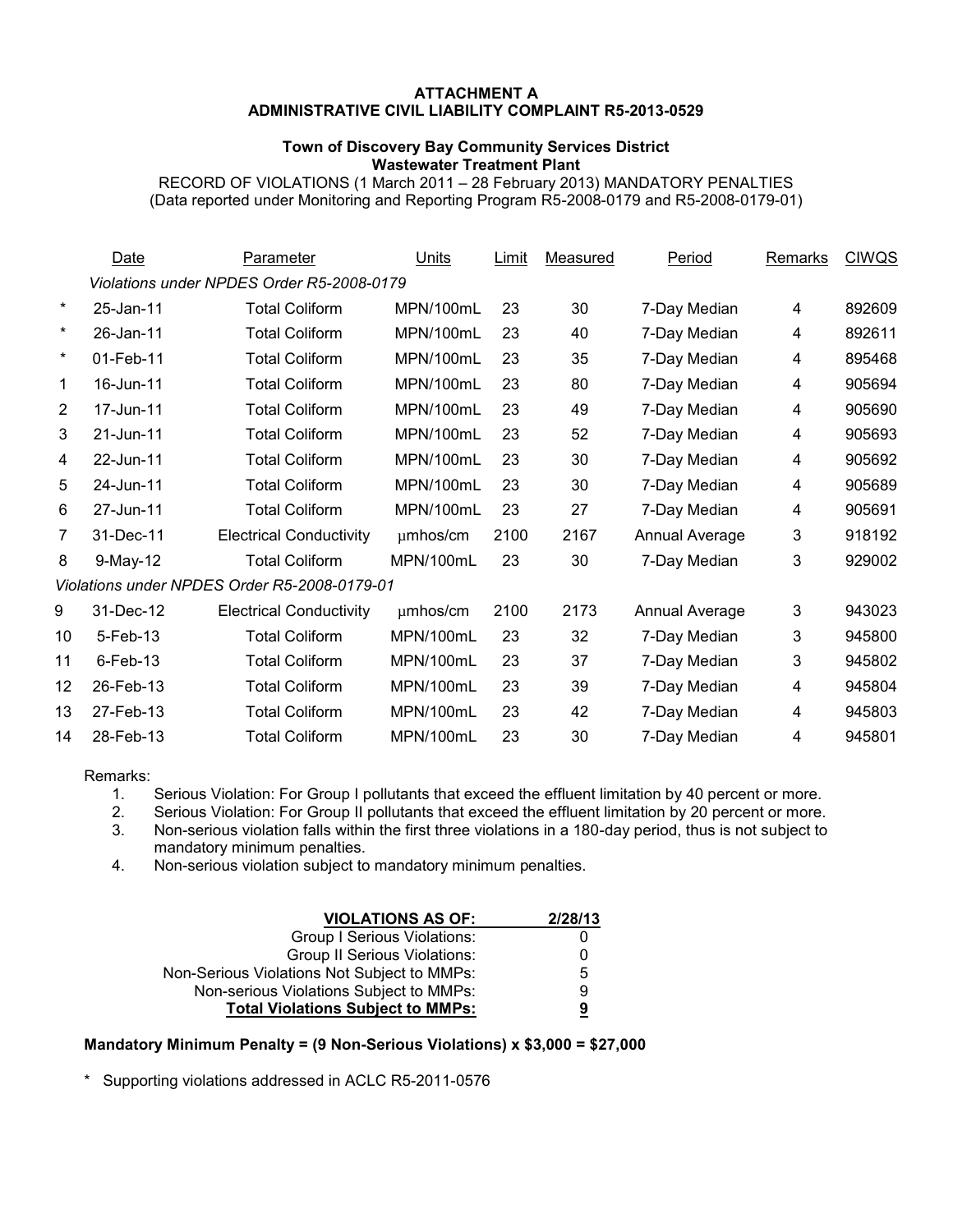Central Valley Regional Water Quality Control Board

#### HEARING PROCEDURE FOR ADMINISTRATIVE CIVIL LIABILITY COMPLAINT R5-2013-0529

#### ISSUED TO TOWN OF DISCOVERY BAY DISCOVERY BAY WASTEWATER TREATMENT PLANT CONTRA COSTA COUNTY

# SCHEDULED FOR 25/26 JULY 2013

### PLEASE READ THIS HEARING PROCEDURE CAREFULLY. FAILURE TO COMPLY WITH THE DEADLINES AND OTHER REQUIREMENTS CONTAINED HEREIN MAY RESULT IN THE EXCLUSION OF YOUR DOCUMENTS AND/OR TESTIMONY.

# **Overview**

Pursuant to Water Code section 13323, the Executive Officer has issued an Administrative Civil Liability (ACL) Complaint to the Town of Discovery Bay alleging violations of Water Code section 13385 for the discharge of wastewater from the Discovery Bay Wastewater Treatment Plant that exceeded permitted effluent limitations. The ACL Complaint proposes that the Central Valley Water Board impose administrative civil liability in the amount of \$27,000. A hearing is currently scheduled to be conducted before the Board during its 25/26 July 2013 meeting.

The purpose of the hearing is to consider relevant evidence and testimony regarding the ACL Complaint. At the hearing, the Central Valley Water Board will consider whether to issue an administrative civil liability order assessing the proposed liability, or a higher or lower amount. The Board may also decline to assess any liability, or may continue the hearing to a later date. If less than a quorum of the Board is available, this matter may be conducted before a hearing panel. The public hearing will commence at 8:30 a.m. or as soon thereafter as practical, or as announced in the Board's meeting agenda. The meeting will be held at:

11020 Sun Center Drive, Suite 200, Rancho Cordova, California.

An agenda for the meeting will be issued at least ten days before the meeting and posted on the Board's web page at:

[http://www.waterboards.ca.gov/centralvalley/board\\_info/meetings](http://www.waterboards.ca.gov/centralvalley/board_info/meetings)

### **Hearing Procedure**

The hearing will be conducted in accordance with this Hearing Procedure, which has been approved by the Board Chair for the adjudication of such matters. The procedures governing adjudicatory hearings before the Central Valley Water Board may be found at California Code of Regulations, title 23, section 648 et seq., and are available at:

### [http://www.waterboards.ca.gov](http://www.waterboards.ca.gov/)

Copies will be provided upon request. In accordance with section 648(d), any procedure not provided by this Hearing Procedure is deemed waived. Except as provided in section 648(b) and herein, Chapter 5 of the Administrative Procedures Act (Gov. Code, § 11500 et seq.) does not apply to this hearing.

The Discharger shall attempt to resolve objections to this Hearing Procedure with the Prosecution Team BEFORE submitting objections to the Advisory Team.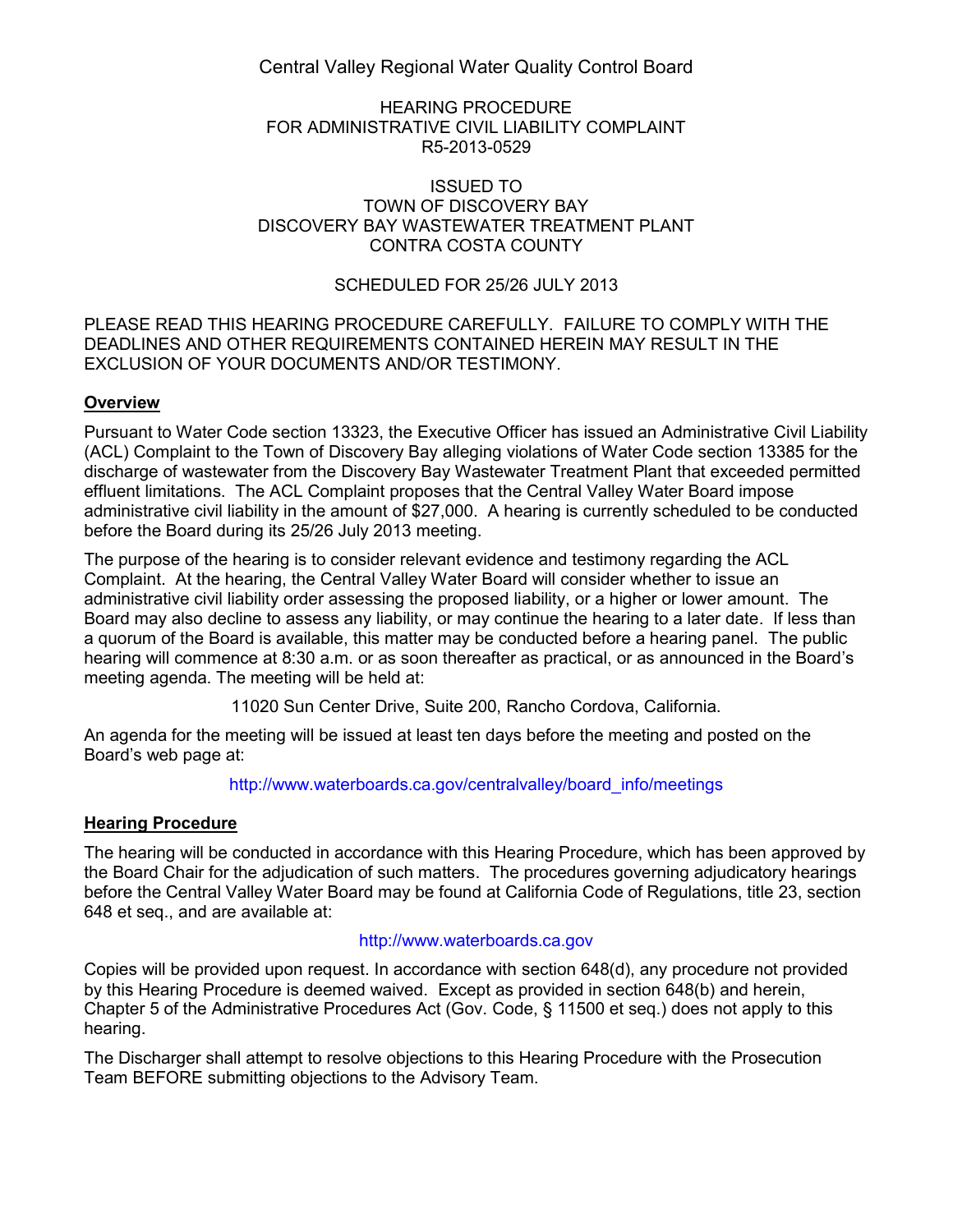### **Separation of Prosecutorial and Advisory Functions**

To help ensure the fairness and impartiality of this proceeding, the functions of those who will act in a prosecutorial role by presenting evidence for consideration by the Board (the "Prosecution Team") have been separated from those who will provide legal and technical advice to the Board (the "Advisory Team"). Members of the Advisory Team are: Ken Landau, Assistant Executive Officer and David Coupe, attorney. Members of the Prosecution Team are: Pamela Creedon, Executive Officer; Andrew Altevogt, Assistant Executive Officer; Wendy Wyels, Environmental Program Manager; Nichole Morgan, Senior Water Resources Control Engineer; Mohammad Farhad, Water Resources Control Engineer, and Ellen Howard, Attorney.

Any members of the Advisory Team who normally supervise any members of the Prosecution Team are not acting as their supervisors in this proceeding, and vice versa. Pamela Creedon regularly advises the Central Valley Water Board in other, unrelated matters, but is not advising the Central Valley Water Board in this proceeding. Other members of the Prosecution Team act or have acted as advisors to the Central Valley Water Board in other, unrelated matters, but they are not advising the Central Valley Water Board in this proceeding. Members of the Prosecution Team have not had any ex parte communications with the members of the Central Valley Water Board or the Advisory Team regarding this proceeding.

### **Hearing Participants**

Participants in this proceeding are designated as either "Designated Parties" or "Interested Persons." Designated Parties may present evidence and cross-examine witnesses and are subject to crossexamination. Interested Persons may present non-evidentiary policy statements, but may not crossexamine witnesses and are not subject to cross-examination. Interested Persons generally may not present evidence (e.g., photographs, eye-witness testimony, monitoring data). At the hearing, both Designated Parties and Interested Persons may be asked to respond to clarifying questions from the Central Valley Water Board, staff, or others, at the discretion of the Board Chair.

The following participants are hereby designated as Designated Parties in this proceeding:

- 1. Central Valley Water Board Prosecution Team
- 2. Town of Discovery Bay

#### **Requesting Designated Party Status**

Persons who wish to participate in the hearing as a Designated Party must request designated party status by submitting a request in writing so that it is received no later than the deadline listed under "Important Deadlines" below. The request shall include an explanation of the basis for status as a Designated Party (i.e., how the issues to be addressed at the hearing affect the person, the need to present evidence or cross-examine witnesses), along with a statement explaining why the parties listed above do not adequately represent the person's interest. Any objections to these requests for designated party status must be submitted so that they are received no later than the deadline listed under "Important Deadlines" below.

### **Primary Contacts**

**Advisory Team:**  Kenneth Landau Address: 11020 Sun Center Drive, Suite 200, Rancho Cordova, CA 95670 Phone: (916) 464-4726 [klandau@waterboards.ca.gov](mailto:klandau@waterboards.ca.gov)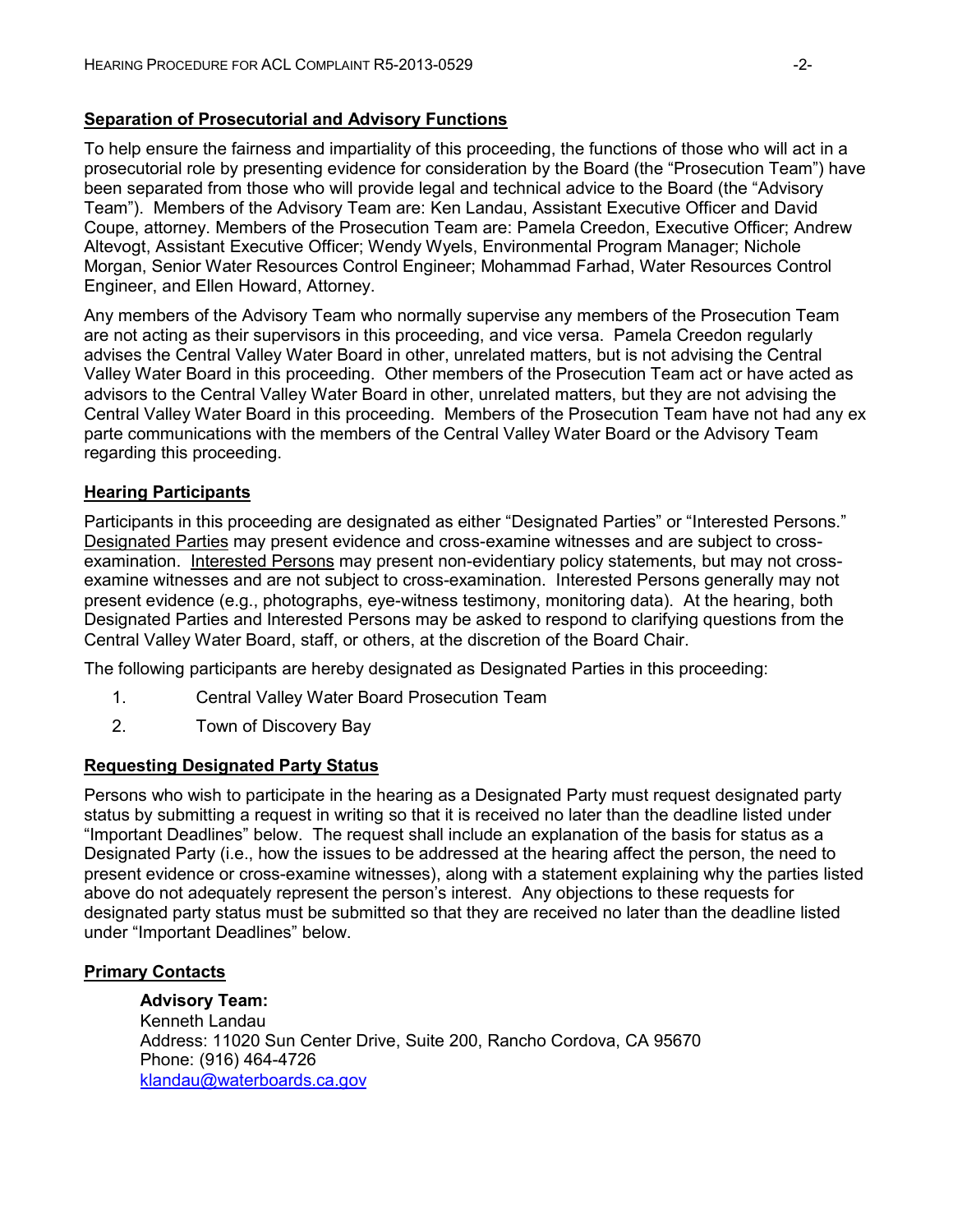David P. Coupe, Senior Staff Counsel c/o San Francisco Bay Regional Water Quality Control Board Address: 11515 Clay Street, Suite 1400, Oakland, CA 94612 Phone: (510) 622-2306; fax: (510) 622-2460 [dcoupe@waterboards.ca.gov](mailto:dcoupe@waterboards.ca.gov)

### **Prosecution Team:**

Wendy Wyels, Environmental Program Manager Address: 11020 Sun Center Drive, Suite 200, Rancho Cordova, CA 95670 Phone: (916) 464-4835; fax: (916) 464-4681 [wwyels@waterboards.ca.gov](mailto:wwyels@waterboards.ca.gov)

Ellen Howard, Staff Counsel State Water Resources Control Board, Office of Enforcement Physical Address: 1001 I Street, Sacramento, CA 95814 Mailing Address: P.O. Box 100, Sacramento, CA 95812 Phone: (916) 341-5677; fax: (916) 341-5896 [Ellen.Howard@waterboards.ca.gov](mailto:Ellen.Howard@waterboards.ca.gov)

### **Discharger**

Richard Howard, General Manager Town of Discovery Bay CSD Address: 18000 Willow Lake Road, Discovery Bay, CA 94505 Phone: (925)637-1131 [rhoward@todb.ca.gov](mailto:rhoward@todb.ca.gov)

### **Ex Parte Communications**

Designated Parties and Interested Persons are forbidden from engaging in ex parte communications regarding this matter. An ex parte communication is a written or verbal communication related to the investigation, preparation, or prosecution of the ACL Complaint between a Designated Party or an Interested Person and a Board Member or a member of the Board's Advisory Team (*see* Gov. Code, § 11430.10 et seq.). However, if the communication is copied to all other persons (if written) or is made in a manner open to all other persons (if verbal), then the communication is not considered an ex parte communication. Communications regarding non-controversial procedural matters are also not considered ex parte communications and are not restricted.

#### **Hearing Time Limits**

To ensure that all participants have an opportunity to participate in the hearing, the following time limits shall apply: each Designated Party shall have a combined **30** minutes to present evidence (including evidence presented by witnesses called by the Designated Party), to cross-examine witnesses (if warranted), and to provide a closing statement. Each Interested Person shall have 3 minutes to present a non-evidentiary policy statement. Participants with similar interests or comments are requested to make joint presentations, and participants are requested to avoid redundant comments. Participants who would like additional time must submit their request to the Advisory Team so that it is received no later than the deadline listed under "Important Deadlines" below. Additional time may be provided at the discretion of the Advisory Team (prior to the hearing) or the Board Chair (at the hearing) upon a showing that additional time is necessary. Such showing shall explain what testimony, comments, or legal argument requires extra time, and why it could not have been provided in writing by the applicable deadline.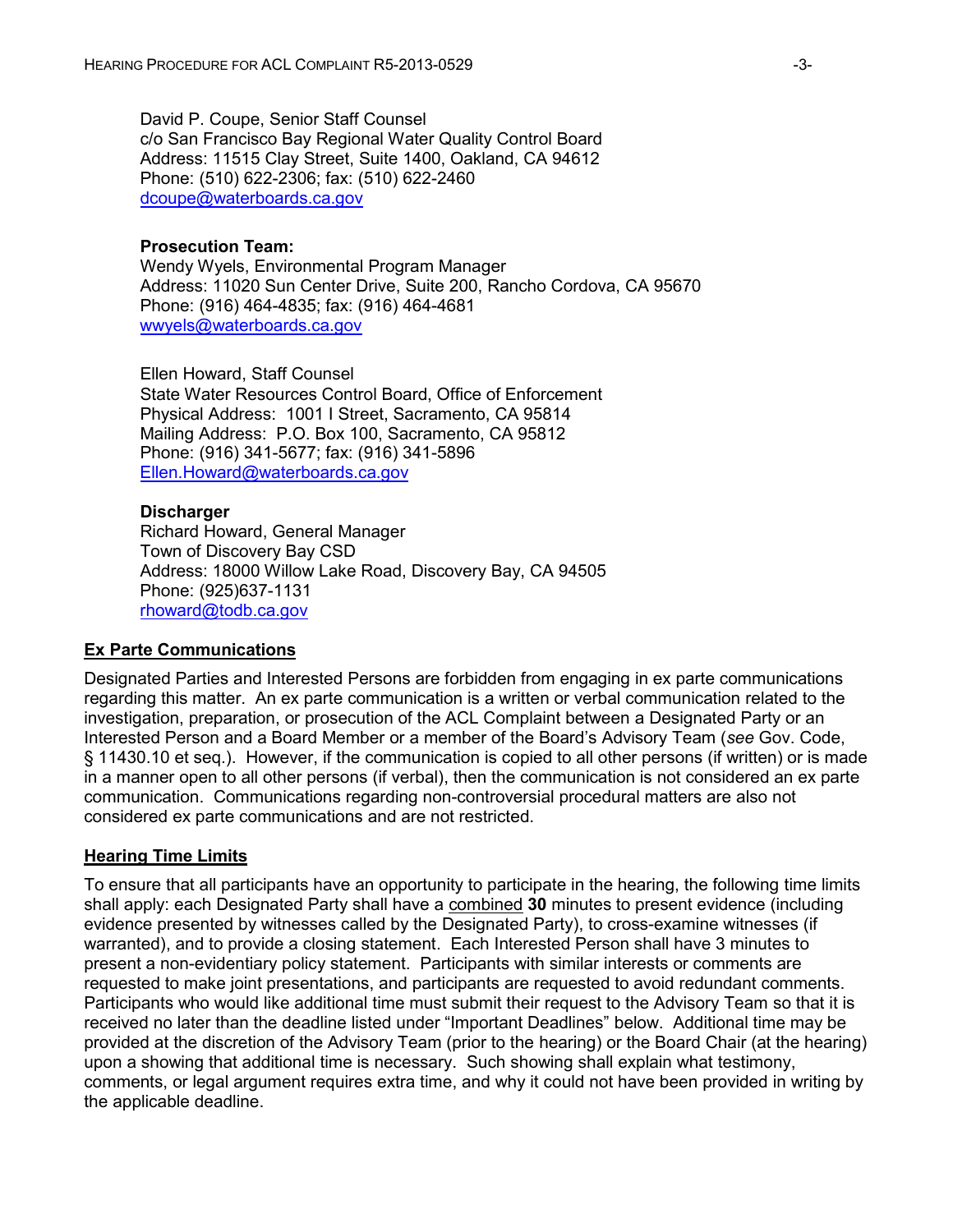A timer will be used, but will not run during Board questions or the responses to such questions, or during discussions of procedural issues.

### **Submission of Evidence and Policy Statements**

The Prosecution Team and all other Designated Parties (including the Discharger) must submit the following information in advance of the hearing:

- 1. All evidence (other than witness testimony to be presented orally at the hearing) that the Designated Party would like the Central Valley Water Board to consider. Evidence and exhibits already in the public files of the Central Valley Board may be submitted by reference, as long as the exhibits and their location are clearly identified in accordance with California Code of Regulations, title 23, section 648.3. Board members will not generally receive copies of materials incorporated by reference unless copies are provided, and the referenced materials are generally not posted on the Board's website.
- 2. All legal and technical arguments or analysis.
- 3. The name of each witness, if any, whom the Designated Party intends to call at the hearing, the subject of each witness' proposed testimony, and the estimated time required by each witness to present direct testimony.
- 4. The qualifications of each expert witness, if any.

Prosecution Team: The Prosecution Team's information must include the legal and factual basis for its claims against each Discharger; a list of all evidence on which the Prosecution Team relies, which must include, at a minimum, all documents cited in the ACL Complaint, Staff Report, or other material submitted by the Prosecution Team; and the witness information required under items 3-4 for all witnesses, including Board staff.

Designated Parties (including the Discharger): All Designated Parties shall submit comments regarding the ACL Complaint along with any additional supporting evidence not cited by the Central Valley Water Board's Prosecution Team no later than the deadline listed under "Important Deadlines" below.

Rebuttal: Any Designated Party that would like to submit evidence, legal analysis, or policy statements to rebut information previously submitted by other Designated Parties shall submit this rebuttal information so that it is received no later than the deadline listed under "Important Deadlines" below. "Rebuttal" means evidence, analysis or comments offered to disprove or contradict other submissions. Rebuttal shall be limited to the scope of the materials previously submitted. Rebuttal information that is not responsive to information previously submitted may be excluded.

Copies: Board members will receive copies of all submitted materials. The Board Members' hard copies will be printed in black and white on 8.5"x11" paper from the Designated Parties' electronic copies. Designated Parties who are concerned about print quality or the size of all or part of their written materials should provide an extra nine paper copies for the Board Members. For voluminous submissions, Board Members may receive copies in electronic format only. Electronic copies will also be posted on the Board's website. Parties without access to computer equipment are strongly encouraged to have their materials scanned at a copy or mailing center. The Board will not reject materials solely for failure to provide electronic copies.

Other Matters: The Prosecution Team will prepare a summary agenda sheet (Summary Sheet) and will respond to all significant comments. The Summary Sheet and the responses shall clearly state that they were prepared by the Prosecution Team. The Summary Sheet and the responses will be posted online, as will revisions to the proposed Order.

Interested Persons: Interested Persons who would like to submit written non-evidentiary policy statements are encouraged to submit them to the Advisory Team as early as possible, but they must be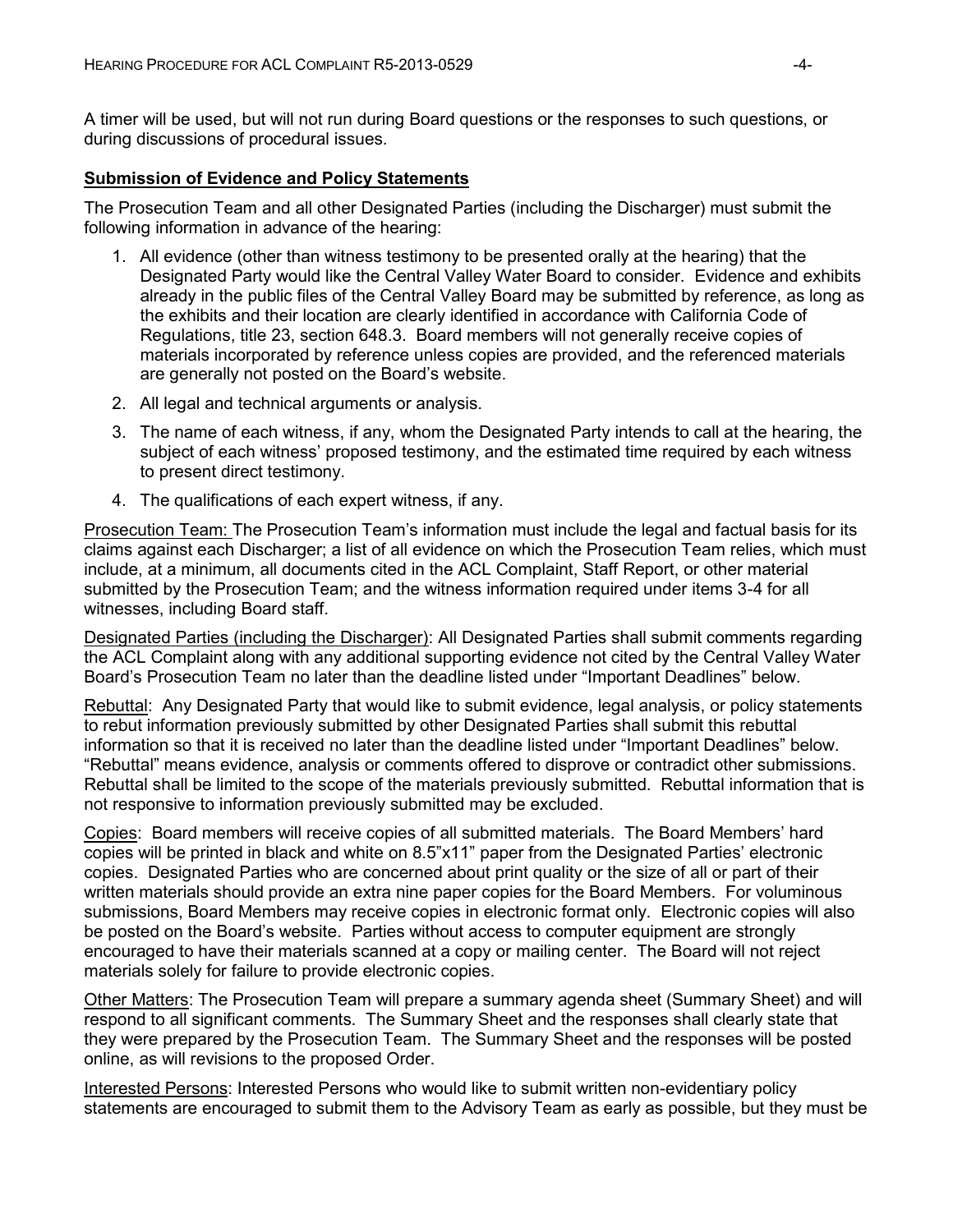received by the deadline listed under "Important Deadlines" to be included in the Board's agenda package. Interested Persons do not need to submit written comments in order to speak at the hearing.

Prohibition on Surprise Evidence: In accordance with California Code of Regulations, title 23, section 648.4, the Central Valley Water Board endeavors to avoid surprise testimony or evidence. Absent a showing of good cause and lack of prejudice to the parties, the Board Chair may exclude evidence and testimony that is not submitted in accordance with this Hearing Procedure. Excluded evidence and testimony will *not* be considered by the Central Valley Water Board and will not be included in the administrative record for this proceeding.

Presentations: Power Point and other visual presentations may be used at the hearing, but their content shall not exceed the scope of other submitted written material. These presentations must be provided to the Advisory Team at or before the hearing both in hard copy and in electronic format so that they may be included in the administrative record.

Witnesses: All witnesses who have submitted written testimony shall appear at the hearing to affirm that the testimony is true and correct, and shall be available for cross-examination.

### **Evidentiary Documents and File**

The ACL Complaint and related evidentiary documents are on file and may be inspected or copied at the Central Valley Water Board office at 11020 Sun Center Drive, Rancho Cordova, CA 95670. This file shall be considered part of the official administrative record for this hearing. Other submittals received for this proceeding will be added to this file and will become a part of the administrative record absent a contrary ruling by the Central Valley Water Board's Chair. Many of these documents are also posted on-line at:

[http://www.waterboards.ca.gov/centralvalley/board\\_decisions/tentative\\_orders/index.shtml](http://www.waterboards.ca.gov/centralvalley/board_decisions/tentative_orders/index.shtml)

Although the web page is updated regularly, to assure access to the latest information, you may contact Wendy Wyels (contact information above) for assistance obtaining copies.

### **Questions**

Questions concerning this proceeding may be addressed to the Advisory Team attorney (contact information above).